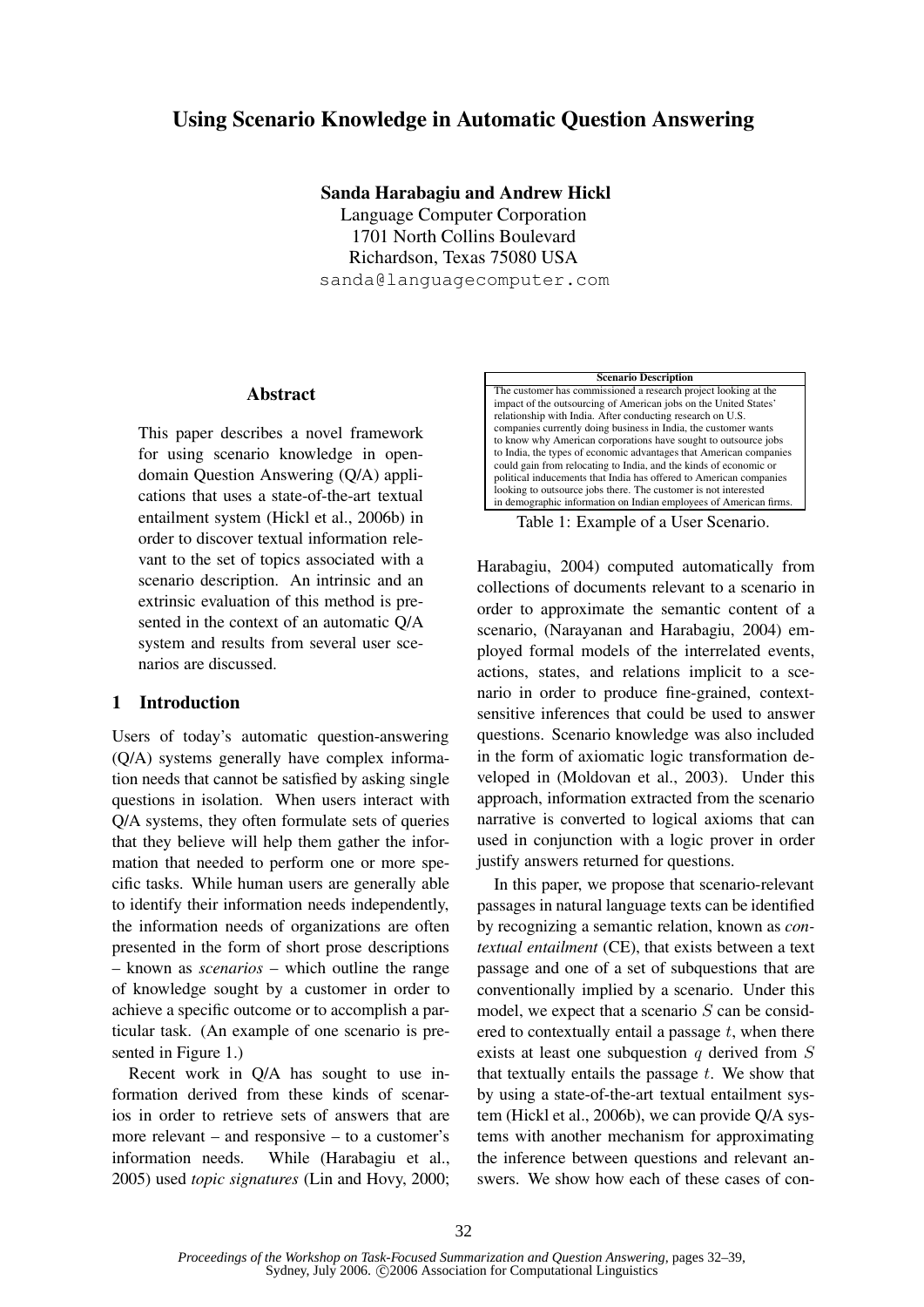textual entailment can be computed and how it can be used in the intrinsic and extrinsic evaluation of a Q/A system.

The remainder of the paper is organized in the following way. Section 2 introduces our notion of contextual entailment and provides a framework for recognizing instances of CE between scenarios and both questions and answers. Section 3 describes the textual entailment system used at the core of our CE system. Sections 4 and 5 describe separate frameworks for intrinsically and extrinsically evaluating the impact of CE on current Q/A systems. Section 6 presents results from our evaluations, and Section 7 summarizes our conclusions

### **2 Recognizing Contextual Entailment**

We define *contextual entailment* (CE) as a directional relation that exists between a text passage  $t$ and one of a set of implicit subquestions  $q$  that can be derived from a user's interpretation of a scenario. Informally, we consider that a scenario S *contextually entails* a passage t when there exists at least one subquestion  $q$  implied by  $S$  that can be considered to entail t.

We expect that the meaning of an informationseeking scenario  $S$  can be represented as a question under discussion (QUD)  $Q_S$ , which denotes a partially-ordered set of subquestions ( $q \in Q_S$ ) that represent the entire set of questions that could potentially be asked in order to gather information relevant to S. Taken together, we expect these subquestions to represent the widest possible construal of a user's information need given S.



Figure 1: Three types of Contextual Entailment

We believe the set of subquestions implied by  $Q<sub>S</sub>$  can be used to test whether a text passage is relevant to S. Since the formal answerhood relation between a question and its answer(s) can be cast in terms of (logical) entailment (Groenendijk, 1999; Lewis, 1988), we believe that systems for recognizing *textual entailment* (Dagan et al., 2005) could be used in order to identify those text passages that should be considered when gathering information related to a scenario. Based on these assumptions, we expect that the set of text passages that are textually entailed by subquestions derived from a scenario represent information that is more likely to be relevant to the overall topic of the scenario as a whole.

We expect that there are three types of contextual entailment relationships that could prove useful for automatic Q/A systems. First, as illustrated in Case 1 in 1, CE could exist between a scenario and one of the set of answers returned by a Q/A system in response to a user's question. Second, as in Case 2, CE could be established directly between a scenario and the question asked by the user. Finally, as in Case 3, CE could be established both between a scenario and a user's question as well as between a scenario and one of the answers returned by the Q/A system for that question.

Figure 2 provides examples of each of these three types of contextual entailment using the scenario presented in Figure 1.

CASE 1: *S entails A, Q entails A, S does not entail Q*

| Scenario:        | the types of economic advantages that American<br>companies could gain from relocating to India               |  |
|------------------|---------------------------------------------------------------------------------------------------------------|--|
| Answer:          | GE and Dell have reported earnings growth after<br>outsourcing jobs to both Indonesia and India               |  |
| Question:        | What U.S. companies are outsourcing jobs to<br>Indonesia?                                                     |  |
|                  | CASE 2: S does not entail A, Q entails A, S entails Q                                                         |  |
| <b>Scenario:</b> | the types of economic advantages that American<br>companies could gain from relocating to India               |  |
| Answer:          | Despite public opposition to outsourcing jobs to<br>India, political support has never been higher.           |  |
| Question:        | How could U.S. companies benefit by moving jobs<br>to India?                                                  |  |
|                  | CASE 3: S entails A, Q entails A, S entails Q                                                                 |  |
| Scenario:        | the types of economic advantages that American<br>companies could gain from relocating to India               |  |
| Answer:          | Outsourcing jobs to India saved the carrier \$25<br>million, enabling it to turn a profit for the first time. |  |
|                  | <b>Question:</b> How could U.S. companies profit from moving<br>certain types of jobs to India?               |  |
|                  | <b>Textual Entailment</b><br>Contextual Entailment                                                            |  |
|                  |                                                                                                               |  |

Figure 2: Examples of Contextual Entailment.

In Case 1, the scenario textually entails the meaning of the answer passage, as *earnings growth* from outsourcing necessarily represents one of the types of *economic advantages* that can be derived from outsourcing. However, the scenario cannot be seen as entailing the user's question, as the user's interest in job outsourcing in Indonesia cannot be interpreted as being part of the topics that are associated with the scenario. In this case, recognition of contextual entailment would allow systems to be sensitive to the types of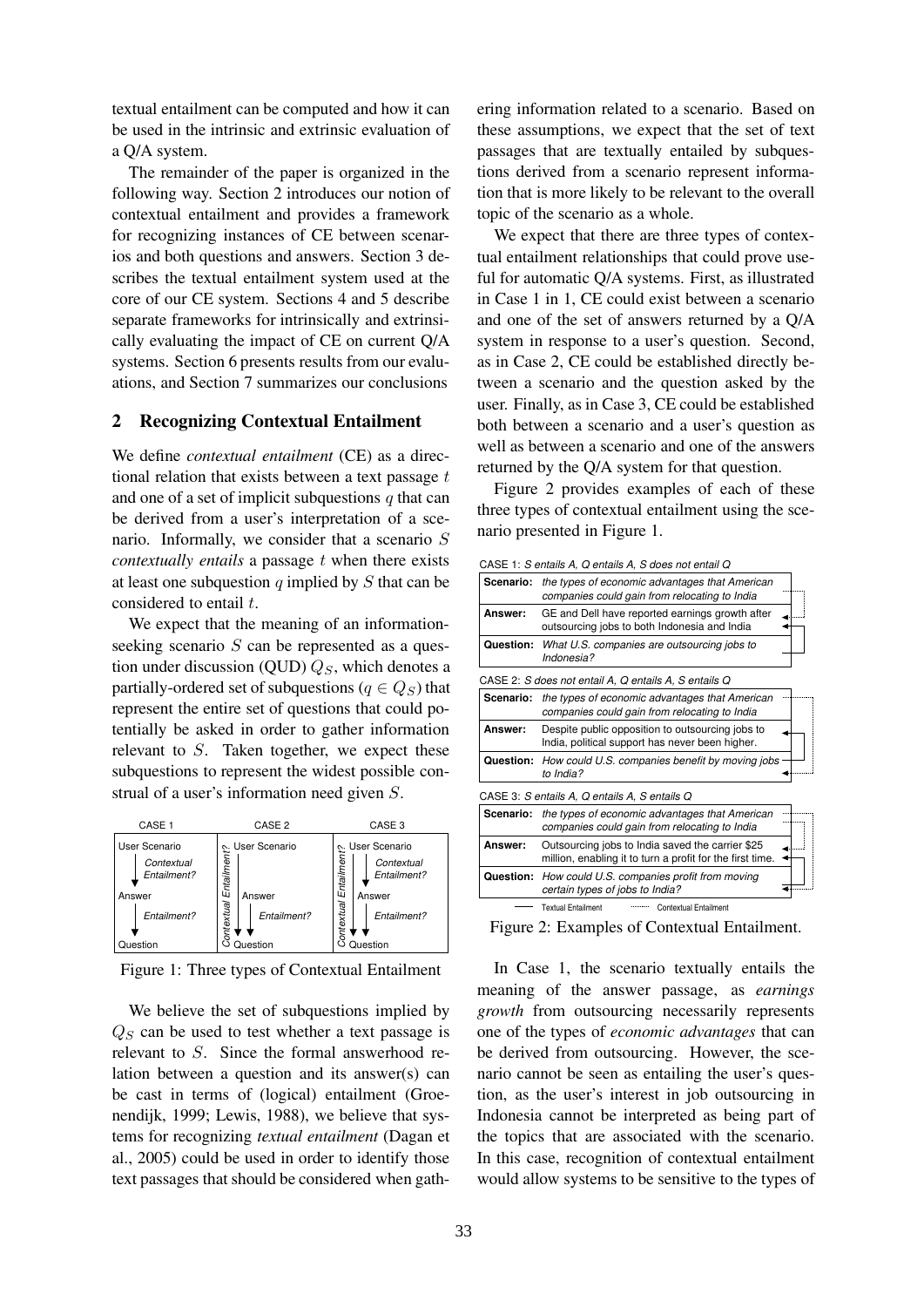scenario-relevant information that is encountered – even when the user asks questions that are not entailed by the scenario itself. We expect that this type of contextual entailment would allow systems to identify scenario-relevant knowledge throughout a user's interaction with a system, regardless of topic of a user's last query.

In Case 2, the user's question is entailed by the scenario, but no corresponding entailment relationship can be established between the scenario and the answer passage identified by the Q/A system as an answer to the question. While *political support* may be interpretable as one of the benefits realized by companies that outsource, it cannot be understood as one of the *economic advantages* of outsourcing. Here, recognizing that contextual entailment could not be established between the scenario and the answer – but could be established between the scenario and the question – could be used to signal the Q/A system to consider additional answers before moving on to the user's next question. By identifying contextual entailment relationships between answers and elements in a scenario, systems could perform valuable forms of answer validation that could be used to select only the most relevant answers for a user's consideration.

Finally, in Case 3, entailment relationships exist between the scenario and both the user's question and the returned answer, as *saving* \$*25 million* can be considered to be both an *economic advantage* and one of the ways that companies *profit* from outsourcing. In this case, the establishment of contextual entailment could be used to inform topic models that could be used to identify and extract other similarly relevant passages for the user.

In order to capture these three types of CE relationships, we developed the architecture for recognizing contextual entailment illustrated in Figure 3.

This architecture includes three basic types of modules: (1) a *Context Discovery* module, which identifies passages relevant to the concepts mentioned in a scenario, (2) a *Textual Entailment* module, which recognizes implicational relationships between passages, and (3) a *Entailment Merging* module, which ranks relevant passages according to their relevance to the scenario itself. In *Context Discovery*, document retrieval queries are first extracted from each sentence found in a scenario. Once a set of documents has been as-



Figure 3: Contextual Entailment Architecture.

sembled, *topic signatures* (Lin and Hovy, 2000; Harabagiu 2004) are computed which identify the set of topic-relevant concepts – and relations between concepts – that are found in the relevant set of documents. Weights associated with each set of topic signatures are then used to extract a set of relevant sentences – referred to as *topic answers* – from each relevant document. Once a set of topic answers have been identified, each topic answer is paired with a question submitted by a user and sent to the *Textual Entailment* system described in Section 2. Topic answers that are deemed to be positive entailments of the user question are assigned a confidence value by the TE system and are then sent to a *Entailment Merging* module, which uses logistic regression in order to rank passages according to their expected relevance to the user scenario. Here, logistic regression is used to find a set of coefficients  $b_j$  (where  $0 \le j \le p$ ) in order to fit a variable  $x$  to a logistic transformation of a probability q.

$$
logit(q) = log \frac{q}{1-q} = b_0 + \sum_{j=1}^{p} b_j x_j + e
$$

We believe that since logistic regression uses a maximum likelihood method, it is a suitable technique for normalizing across range of confidence values output by the TE system.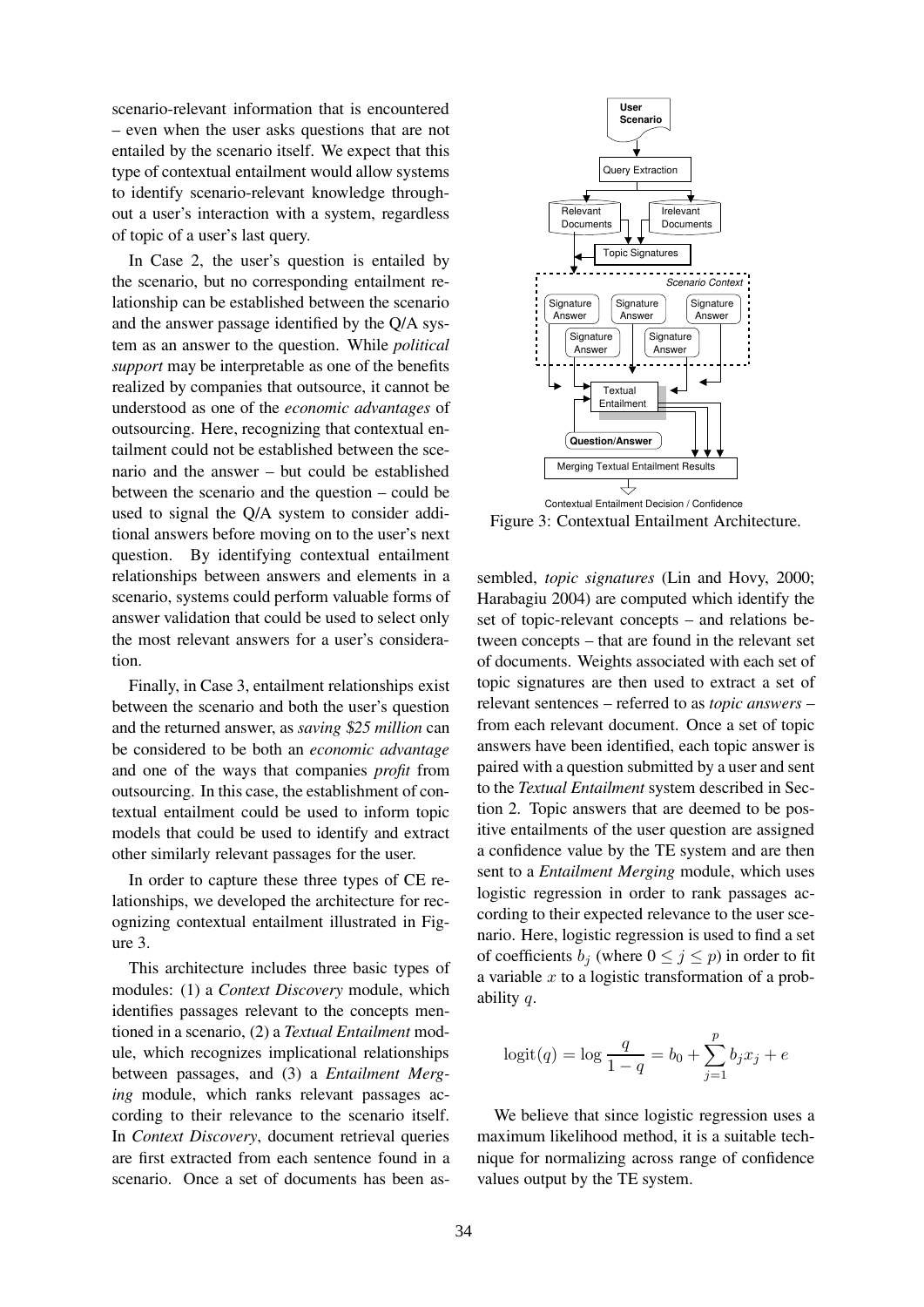

Figure 4: Textual Entailment Architecture.

### **3 Recognizing Textual Entailment**

Recent work in computational semantics (Haghighi et al., 2005; Hickl et al., 2006b; MacCartney et al., 2006) has demonstrated the viability of supervised machine learning-based approaches to the recognition of textual entailment (TE). While these approaches have not incorporated the forms of structured world knowledge featured in many logic-based TE systems, classification-based approaches have been consistently among the top-performing systems in both the 2005 and 2006 PASCAL Recognizing Textual Entailment (RTE) Challenges (Dagan et al., 2005), with the best systems (such as (Hickl et al., 2006b)) correctly identifying instances of textual entailment more than 75% of the time.

The architecture of our TE system is presented in Figure  $4<sup>1</sup>$  Pairs of texts are initially sent to a *Preprocessing Module*, which performs syntactic and semantic parsing of each sentence, resolves coreference, and annotates entities and predicates with a wide range of lexico-semantic and pragmatic information, including named entity information, synonymy and antonymy information, and polarity and modality information.

Once preprocessing is complete, texts are then sent to an *Alignment Module*, which uses *lexical alignment* module in conjunction with a *paraphrase acquisition module* in order to determine the likelihood that pairs of elements selected from each sentence contain corresponding information that could be used in recognizing textual entailment. *Lexical Alignment* is performed using a Maximum Entropy-based classifier which computes an alignment probability  $p(a)$  equal to the likelihood that a term selected from one text corresponds to an element selected from another text. Once these pairs of corresponding elements are identified, alignment information is then used in order to extract portions of texts that could be related via one or more phrase-level alternations or "paraphrases". In order to acquire these alternations, the most likely pairs of aligned elements were then sent to a *Paraphrase Acquisition* module, which extracts sentences that contain instances of both aligned elements from the World Wide Web.

Output from these two modules are then combined in a final *Classification Module*, which uses features derived from (1) lexico-semantic properties, (2) semantic dependencies, (3) predicatebased features (including polarity and modality), (4) lexical alignment, and (5) paraphrase acquisition in order learn a decision tree classifier capable of determining whether an entailment relationship exists for a pair of texts.

# **4 Intrinsic Evaluation of Contextual Entailment**

Since we believe CE is intrinsic to the Q/A task, we have evaluated the impact of contextual entailment on our Q/A system in two ways. First, we compared the quality of the answers produced, with and without contextual entailment. Second, we evaluated the quality of the ranked list of paragraphs against the list of entailed paragraphs identified by the CE system and the set of relevant answers identified by the Q/A system. This comparison was performed for each of the three cases of entailment presented in Figure 2.

We have explored the impact of knowledge derived from the user scenario through different forms of contextual entailment by comparing the

<sup>&</sup>lt;sup>1</sup>For more information on the TE system described in this section, please see (Hickl et al., 2006b) and (Harabagiu and Hickl, 2006).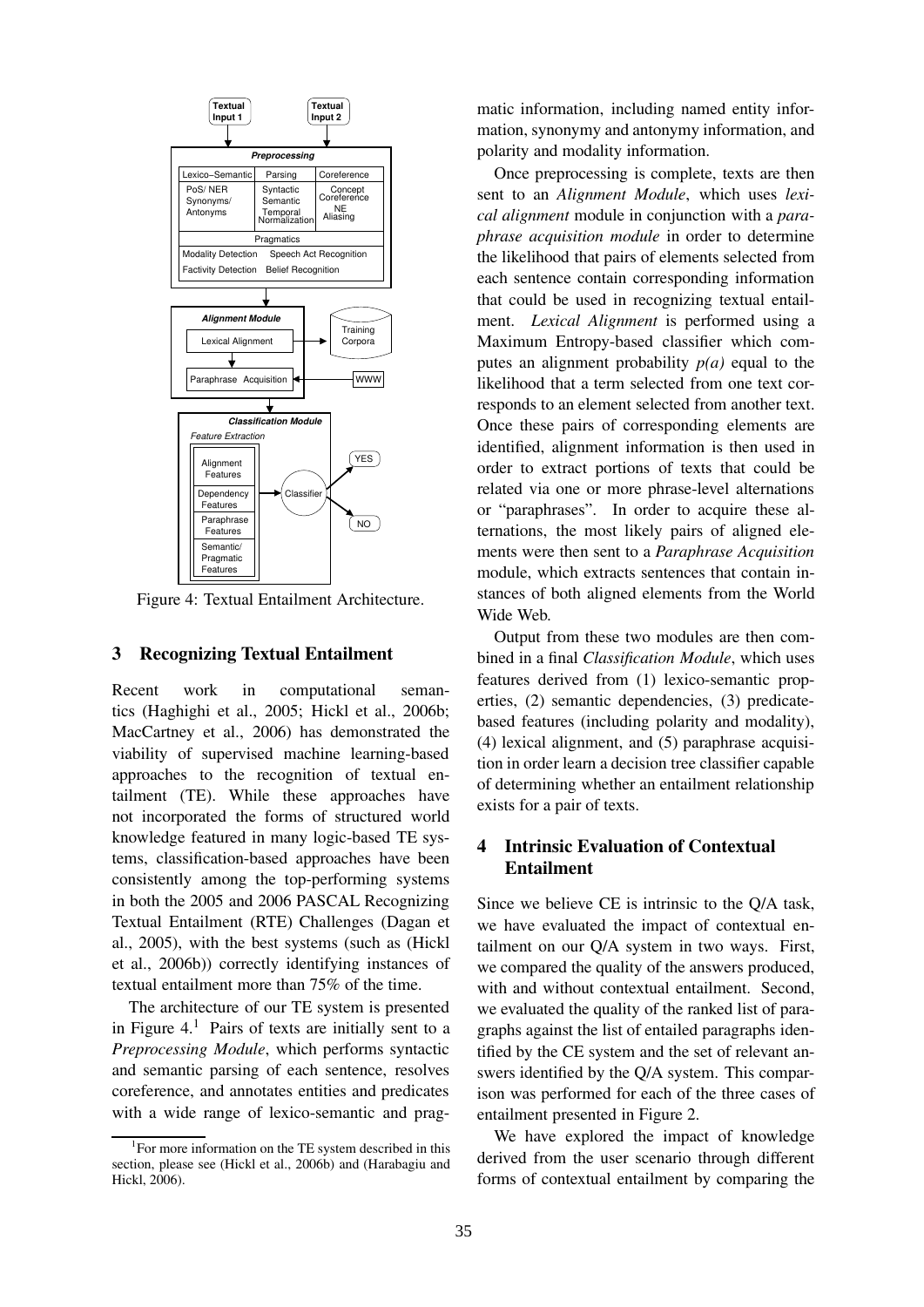

Figure 5: Framework for Intrinsic Evaluation of Contextual Entailment in Q/A.

results of such knowledge integration in a Q/A system against the usage of scenario knowledge reported in (Harabagiu et al., 2005).

Topic signatures, derived from the user scenario and from documents are used to establish text passages that are relevant to the scenario, and thus constitute relevant answers. For each such answer, one or multiple questions were built automatically with the method reported in (Harabagiu et al., 2005). When a new question was asked, its similarity to any of the questions generated based on the knowledge of the scenario is computed, and its corresponding answer is provided as an answer for the current question as well. Since the questions are ranked by similarity to the current question, the answers are also ranked and produce the Answer Set<sub>1</sub> illustrated in Figure 5.

When a  $O/A$  system is used for answering the question, the scenario knowledge can be used in two ways. First, the keywords extracted by the Question Processing module can be enhanced with concepts from the topic signatures to produce a ranked list of paragraphs, resulting from the Passage Retrieval Module. These passages together with the question and the user scenario are used in one of the contextual entailment configurations to derive a list of entailed paragraphs from which the Answer Processing module can extract the answer set 2 illustrated in Figure 5. In another way, the ranked list of paragraphs is passed to the Answer Processing module, which provides a set of ranked answers to the contextual entailment configurations to derive a list of entailed answers, represented as answer set 3 in Figure 5. We evaluate the quality of each set of answers, and for the answer set 2 and 3, we produce separate evaluation for each configuration for the contextual entailment.

# **5 Extrinsic Evaluation of Contextual Entailment**

Questions asked in response to a user scenario tend to be complex. Following work in (Hickl et al., 2004), we believe complex questions can be answered in one of two ways: either by (1) using techniques (similar to the ones proposed in (Harabagiu et al., 2006)) for automatically decomposing complex questions into sets of informationally-simpler questions, or by (2) using a multi-document summarization (MDS) system (such as the one described in (Lacatusu et al., 2006)) in order to assemble a ranked list of passages which contain information that is potentially relevant to the user's question.

First, we expect that contextual entailment can be used to select the decompositions of a complex question that are most closely related to a scenario. By assigning more confidence to the decompositions that are contextually entailed by a scenario, systems can select a set of answers that are relevant to both the user scenario – and the user's question. In contrast, contextual entailment can be used in conjunction with the output of a MDS system: once a summary has been constructed from the passages retrieved for a query, contextual en-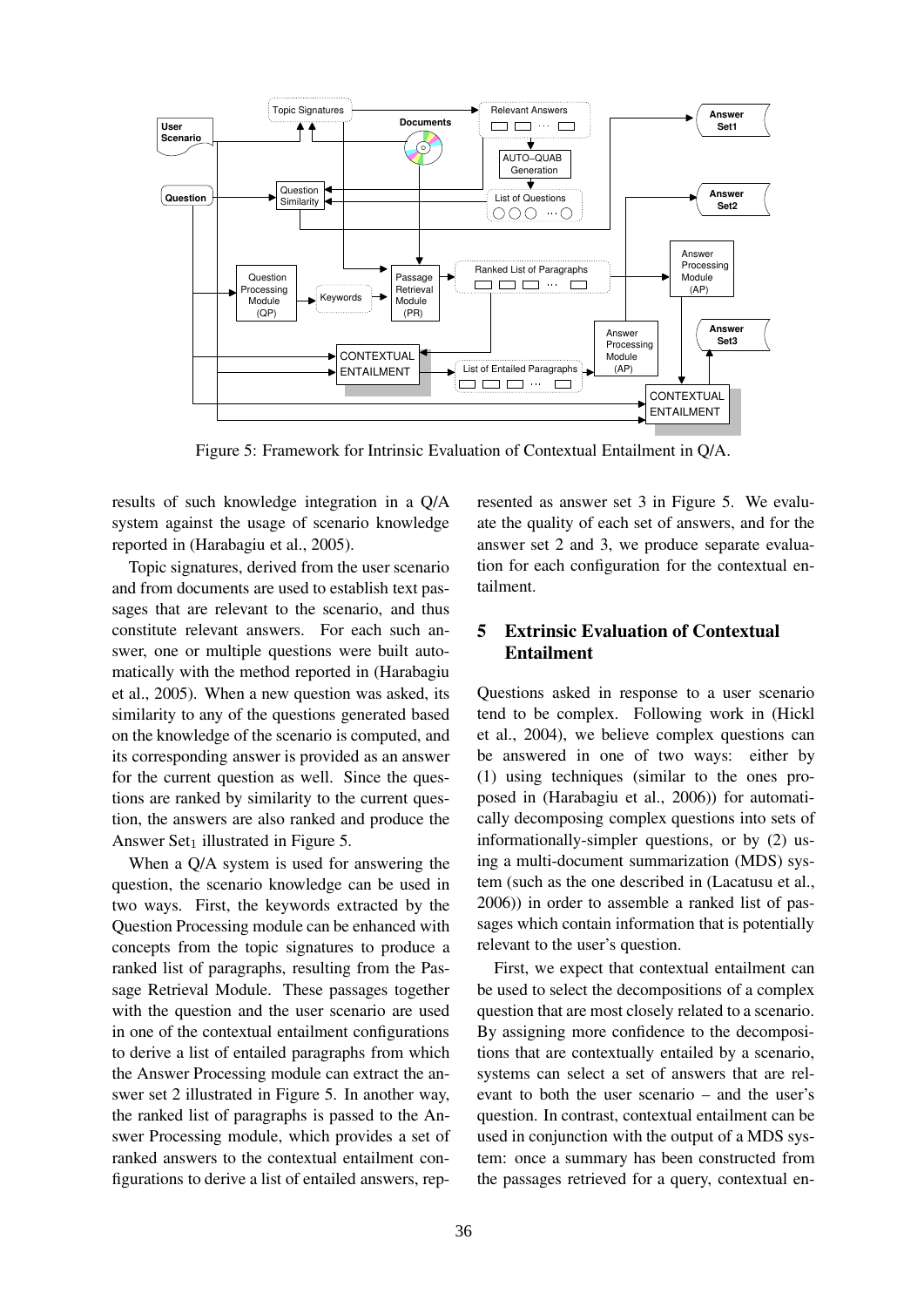

Figure 6: Framework for Extrinsic Evaluation of Contextual Entailment in Q/A.

tailment can be used to select the most relevant sentences from the summary.

The architecture of this proposed system is illustrated in Figure 6.

When using contextual entailment for selecting question decompositions, we rely on the method reported in (Harabagiu et al., 2006) which generates questions by using a random walk on a bipartite graph of salient relations and answers. In this case, the recognition of entailment between questions operates as a filter, forcing questions that are not entailed by any of the signature answers derived from the scenario context (see Figure 3) to be dropped from consideration.

When entailment information is used for reranking candidate answers, the summary is added to the scenario context, each summary sentence being treated akin to a signature answer. We believe that the summary contains the most informative information from both the question and the scenario, since the queries that produced it originated both in the question and in the scenario. By adding summary sentences to the scenario context, we have introduced a new dimension to the processing of the scenario. The contextual entailment is based on the textual entailments between any of the texts from the scenario context and any of the candidate answers.

#### **6 Experimental Results**

In this section, we present preliminary results from four sets of experiments which show how forms of textual – and contextual – entailment can enhance the quality of answers returned by an automatic Q/A system.

Questions used in these experiments were gathered from human interactions with the interactive Q/A system described in (Hickl et al., 2006a). A total of 6 users were asked to spend approximately 90 minutes gathering information related to three different information-gathering scenarios similar

to the one in Table 1. Each user researched two different scenarios, resulting in a total of 12 total research sessions. Once all research sessions were completed, linguistically well-formed questions were extracted from the system logs for each session for use in our experiments; ungrammatical questions or keyword-style queries were not used in our experiments. Table 2 presents a breakdown of the total number of questions collected for each of the 6 scenarios.

| Scenario Name                              |     | Users Total Os Avg. O/Session $\sigma^2$ |      |
|--------------------------------------------|-----|------------------------------------------|------|
| $S_1$ . India Outsourcing                  |     | 125                                      |      |
| S <sub>2</sub> . Chinese WMD Proliferation | 38  | 9.50                                     | 6.45 |
| $S_3$ . Libyan Bioweapons Programs         | 63  | 15.75                                    |      |
| Total                                      | 146 | 17                                       |      |

|        | Table 2: Questions Collected from User Experi- |  |  |
|--------|------------------------------------------------|--|--|
| ments. |                                                |  |  |

In order to evaluate the performance of our Q/A system under each of the experimental conditions described below, questions were re-submitted to the Q/A system and the top 10 answers were retrieved. Two annotators were then tasked with judging the correctness – or "relevance" – of each returned answer to the original question. If the answer could be considered to provide either a complete or partial answer to the original question, it was marked as *correct*; if the answer contained information that could not be construed as an answer to the original question, it was marked as *incorrect*.

### **6.1 Textual Entailment**

Following (Harabagiu and Hickl, 2006), we used TE information in order to filter answers identified by the Q/A system that were not entailed by the user's original question. After filtering, the topranked entailed answer (as determined by the Q/A system) was returned as the system's answer to the question. Results from both a baseline version and a TE-enhanced version of our Q/A system are presented in Table 4.

Although no information from the scenario was used in this experiment, performance of the Q/A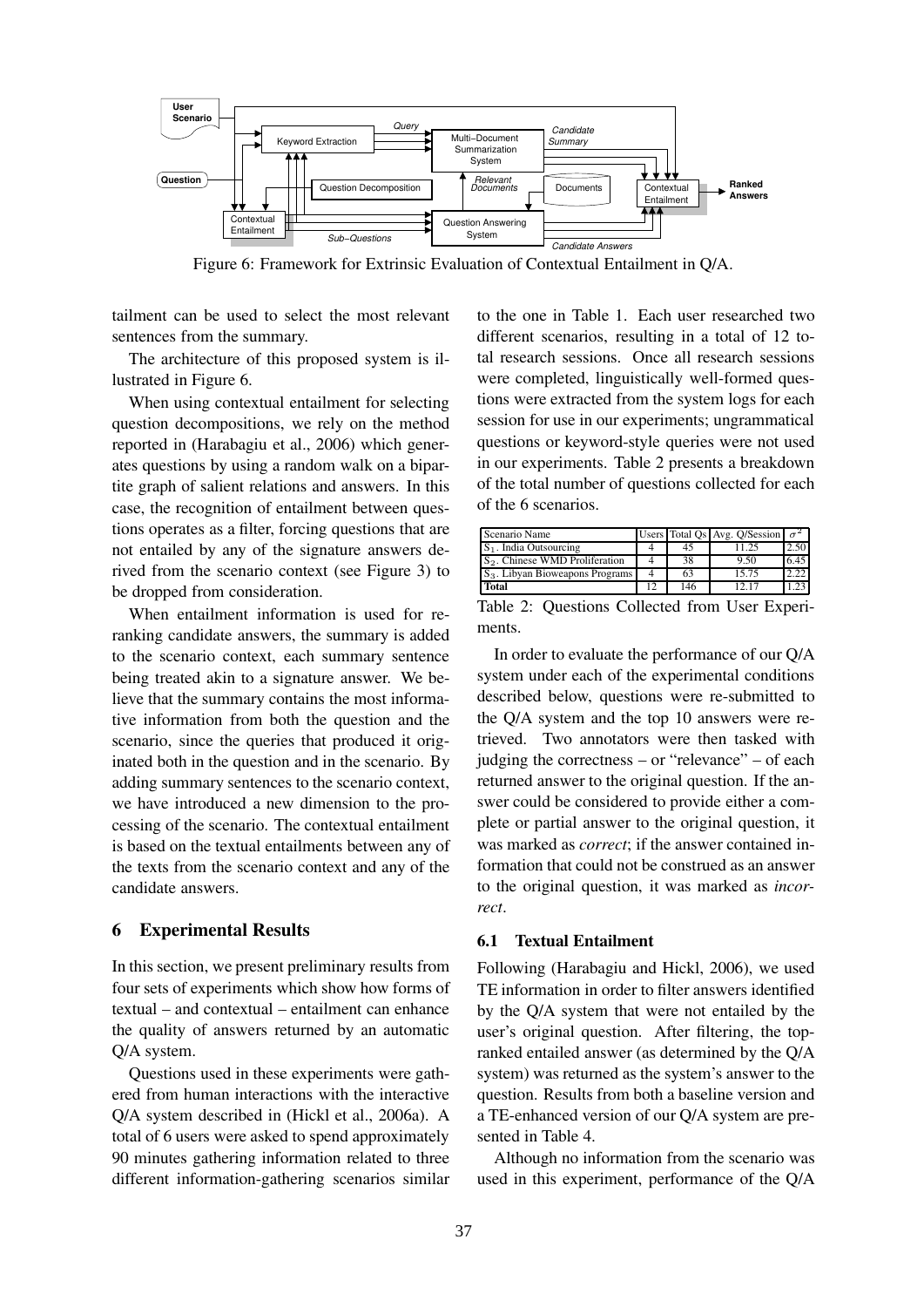|                    |  |                                                                          | $S_2$ | $S_3$ | Total |  |  |
|--------------------|--|--------------------------------------------------------------------------|-------|-------|-------|--|--|
| # of Questions     |  | 45                                                                       | 38    | 63    | 146   |  |  |
|                    |  | baseline top 1   $8(17.78%)$   $6(15.79%)$   $11(17.46%)$   $25(17.12%)$ |       |       |       |  |  |
| TE                 |  | top 1   10 (22.22%)   8 (21.05%)   16 (25.40%)   34 (23.29%)             |       |       |       |  |  |
|                    |  | baseline top 5   17 (37.78%)   16 (42.11%)   27 (42.86%)   60 (41.10%)   |       |       |       |  |  |
| <b>TE</b>          |  | top 5 20 (44.44%) 17 (44.74%) 32 (50.79%) 69 (47.26%)                    |       |       |       |  |  |
| — 11 A T (m. 11 H) |  |                                                                          |       |       |       |  |  |

Table 3: Impact of Textual Entailment on Q/A.

system increased by more than 6% over the baseline system for each of the three scenarios. These results suggest that TE can be used effectively in order to boost the percentage of relevant answers found in the top answers returned by a system: by focusing only on answers that are entailed by a user's question, we feel that systems can better identify passages that might contain information relevant to a user's information need.

### **6.2 Contextual Entailment**

In order to evaluate the performance of our contextual entailment system directly, two annotators were tasked with identifying instances of CE amongst the passages and answers returned by our Q/A system. Annotators were instructed to mark a passage as being *contextually entailed* by a scenario only when the passage could be reasonably expected to be associated with one of the subtopics they believed to be entailed by the complex scenario. If the passage could not be associated with the extension of any subtopic they believed to be entailed by the scenario, annotators were instructed to mark the passage as not being contextually entailed by the scenario. For evaluation purposes, only examples that were marked by both annotators were considered as valid examples of CE.

Annotators were tasked with evaluating three types of output from our Q/A system: (1) the ranked list of passages retrieved by our system's *Passage Retrieval* module, (2) the list of passages identified as being CE by the scenario, and (3) the set of answers marked as being CE by the scenario  $(AnsSet<sub>3</sub>)$ . Results from the annotation of these passages are presented in Table 4.

| %Rel<br>%Rel<br>%Rel<br>450 40.4% 380 31.3% 630 42.5% 1460 39.3%<br>Ranked Paragraphs<br>112 46.5%<br>44.8% 149 52.4%<br>348<br>87<br><b>Entailed Paragraphs</b> | Total<br>ວາ<br>23 |  |  |  |  |  |  |  |         |
|------------------------------------------------------------------------------------------------------------------------------------------------------------------|-------------------|--|--|--|--|--|--|--|---------|
|                                                                                                                                                                  |                   |  |  |  |  |  |  |  | $%$ Rel |
|                                                                                                                                                                  |                   |  |  |  |  |  |  |  |         |
|                                                                                                                                                                  |                   |  |  |  |  |  |  |  |         |
| 304 44.4% 188 39.9% 322 49.1%                                                                                                                                    | Answer Set 3      |  |  |  |  |  |  |  |         |

Table 4: Distribution of CE.

Annotators marked 39.3% of retrieved passages as being CE by one of the three scenarios. This number increased substantially when only passages identified by the CE system were considered, as annotators judged 48.6% of CE passages

and 45.2% of CE-filtered answers to be valid instances of contextual entailment.

### **6.3 Intrinsic Evaluation**

In order to evaluate the impact of CE on a Q/A system, we compared the quality of answers produced (1) when no CE information was used  $(AnsSet<sub>1</sub>)$ , (2) when CE information was used to select a list of entailed paragraphs that were submitted to an *Answer Processing* module (AnsSet<sub>2</sub>), and (3) when CE information was used directly to select answers ( $AnsSet_3$ ). Results from these three experiments are presented in Table 5.

|                |  |                                                                                   | S2 | $S_3$ | Total |
|----------------|--|-----------------------------------------------------------------------------------|----|-------|-------|
| # of Questions |  | 45                                                                                | 38 | 63    | 146   |
|                |  | AnsSet <sub>1</sub> top 1 12 (26.67%) $9(23.68%)$ 19 (30.16%) 40 (27.39%)         |    |       |       |
|                |  | AnsSet <sub>2</sub> top 1 16 (35.56%) 11 (28.95%) 26 (41.27%) 53 (36.30%)         |    |       |       |
|                |  | AnsSet <sub>3</sub> top 1   14 (31.11%)   15 (39.47%)   31 (49.21%)   60 (41.09%) |    |       |       |
|                |  | AnsSet <sub>1</sub> top 5 21 (46.67%) 17 (44.74%) 30 (47.62%) 68 (46.58%)         |    |       |       |
|                |  | AnsSet <sub>2</sub> top 5 24 (53.33%) 18 (47.37%) 35 (55.55%) 77 (52.74%)         |    |       |       |
|                |  | AnsSet <sub>3</sub> top 5 29 (64.44%) 20 (52.63%) 39 (61.90%) 88 (60.27%)         |    |       |       |

Table 5: Intrinsic Evaluation of CE on Q/A Performance.

As with the TE-based experiments described in Section 7.1, we found that the Q/A system was more likely to return at least one relevant answer among the top-ranked answers when contextual entailment information was used to either rank or select answers. When CE was used to rank passages for Answer Processing  $(AnsSet_2)$ , accuracy increased by nearly 9% over the baseline (Ans $Set_1$ ), while accuracy increased by almost 14% overall when CE was used to select answers directly  $(AnsSet_3)$ .

#### **6.4 Extrinsic Evaluation**

In order to evaluate the performance of the framework illustrated in Figure 6, we compared the performance of a question-focused MDS system (first described in (Lacatusu et al., 2006)) that did not use CE with a similar system that used CE to rank passages for a summary answer.

When CE was not used, sentences identified by the system's Q/A and MDS system for each question were combined and ranked based on number of question keywords found in each sentence. In the CE-enabled system (analogous to the system depicted in Figure 6), only the sentences that were contextually entailed by the scenario were considered; sentences were then ranked using the realvalued *entailment confidence* computed by the CE system for each sentence. Results from this system are presented in Table 6.

Although the CE-enabled system was more likely to return a scenario-relevant sentence in top